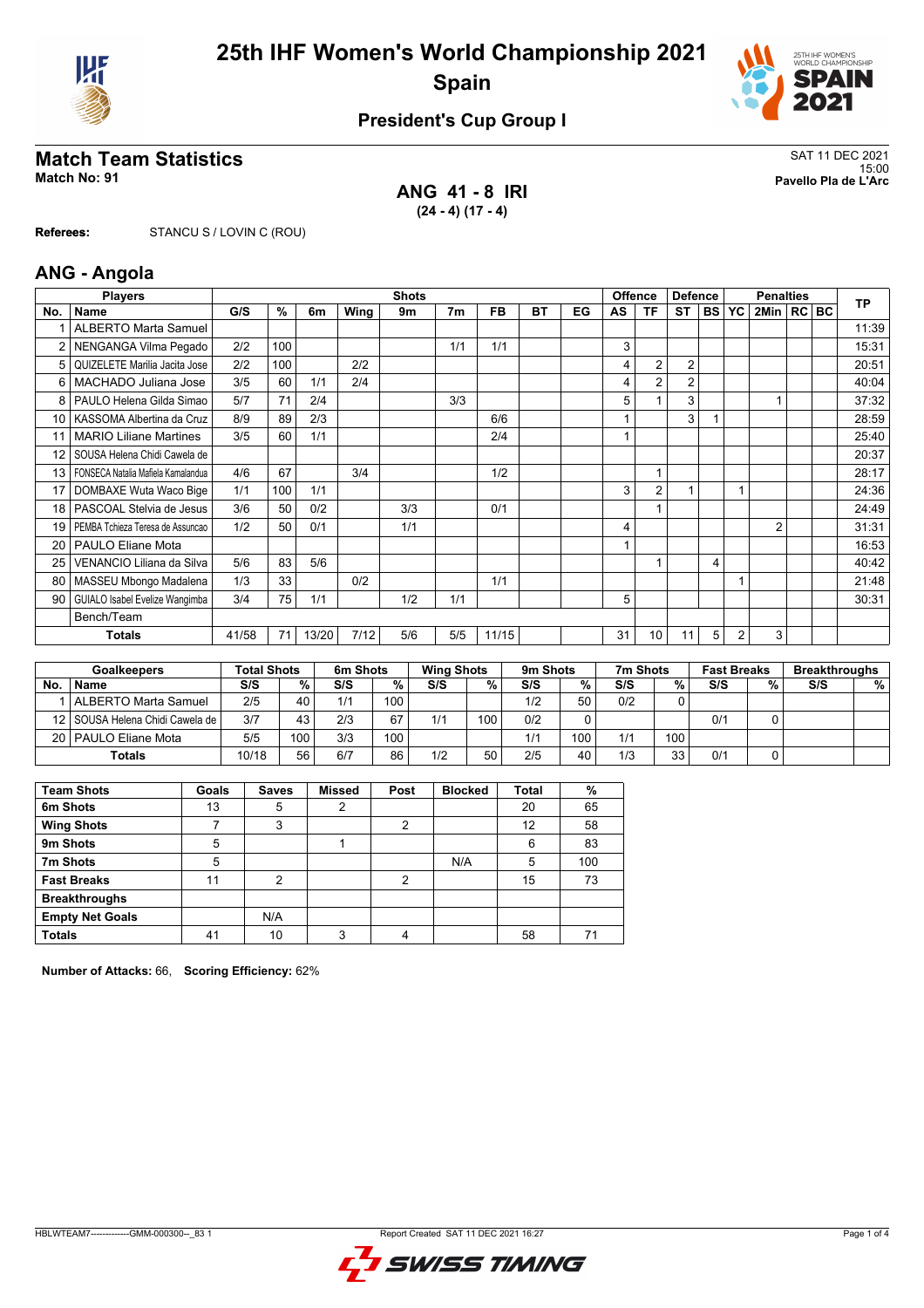

# **25th IHF Women's World Championship 2021 Spain**



## **President's Cup Group I**

## **Match Team Statistics** SAT 11 DEC 2021

**ANG 41 - 8 IRI (24 - 4) (17 - 4)**

15:00 **Match No: 91 Pavello Pla de L'Arc**

**Referees:** STANCU S / LOVIN C (ROU)

#### **ANG - Angola**

| <b>Players</b>                                                 |                             |                                   |                                           | <b>Shots Distribution</b> |                            |                                    |                                   |                                     |
|----------------------------------------------------------------|-----------------------------|-----------------------------------|-------------------------------------------|---------------------------|----------------------------|------------------------------------|-----------------------------------|-------------------------------------|
| Goals / Shots<br>1 ALBERTO M                                   | 2 NENGANGA V                | 5 QUIZELETE M                     | 6 MACHADO J                               | 8 PAULO H                 |                            | 10 KASSOMA A                       | 11 MARIO L                        |                                     |
|                                                                | 1/1                         | 1/1                               | $\overline{0/2}$                          | 1/1                       | 1/1                        | 3/3<br>$\overline{1}/\overline{1}$ | $\overline{1/1}$<br>1/1<br>д      |                                     |
|                                                                |                             | ٠                                 | $1/1$ $\blacksquare$ $\blacksquare$ $1/1$ | $1/1$ $\blacksquare$ 2/3  | ш                          |                                    | н.<br>1/1                         |                                     |
| ٠                                                              | uи                          | $\blacksquare$ 1/1                | u 11                                      | $\blacksquare$ 1/2        | $1/1$ $\blacksquare$ $2/2$ |                                    | $\blacksquare$ 0/1<br>1/1         | $1/1$ $\blacksquare$                |
|                                                                |                             |                                   |                                           |                           |                            | 1-Missed                           |                                   | 1-Post                              |
| 12 SOUSA H                                                     | 13 FONSECA N                | 17 DOMBAXE W                      | 18 PASCOAL S                              | 19 PEMBA T                |                            | 20 PAULO E                         |                                   | 25 VENANCIO L                       |
|                                                                | $\overline{1/1}$            |                                   |                                           | $\overline{1/1}$          |                            |                                    | $\overline{3}/\overline{3}$       |                                     |
|                                                                |                             |                                   |                                           | $1/2$ $\frac{1}{2}$ 0/1   | $1/1$ $\blacksquare$       |                                    |                                   | 0/1                                 |
| н                                                              | $\blacksquare$ 2/2<br>1/2   | $\blacksquare$ $\blacksquare$ 1/1 | $\blacksquare$ $\blacksquare$ 1/1         | 电电                        | uв                         |                                    | $\blacksquare$ $\blacksquare$ 1/1 | 1/1                                 |
| 80 MASSEU M<br>$\overline{0}/\overline{1}$<br>$\overline{1/1}$ | 90 GUIALO I                 | 1/1                               |                                           |                           |                            |                                    |                                   |                                     |
| н                                                              |                             | 2/2                               |                                           |                           |                            |                                    |                                   |                                     |
| 1-Post                                                         | 1-Missed                    |                                   |                                           |                           |                            |                                    |                                   |                                     |
| Team<br>Goals / Shots                                          |                             |                                   | Offence                                   |                           | <b>Defence</b>             |                                    |                                   | <b>Goalkeepers</b><br>Saves / Shots |
| $-9/11$<br>1/2                                                 | $\overline{7}/\overline{7}$ | 5/8                               | 0/0<br>$\sqrt{1/1}$                       | 0/0                       | 1/1/                       | 1/1                                |                                   |                                     |
| 4/6                                                            | 4/6                         | 4/7                               |                                           | <b>Breakthroughs</b>      | 0/3                        |                                    | 0/1                               | 2/2                                 |
| 9/11<br>2/3                                                    | 5/5                         |                                   | $\cap$                                    | n/n                       |                            |                                    | 6/9<br>۳                          | 1/2                                 |

| 4/6             |     | 4/6 |
|-----------------|-----|-----|
| 9/11            | 2/3 | 5/5 |
| 3-Missed 4-Post |     |     |



|     |     | 1/1 |
|-----|-----|-----|
| 0/1 | 2/2 | 0/1 |
| 6/9 | 1/2 | 0/2 |

| 1 ALBERTO M |     |                  |
|-------------|-----|------------------|
|             |     |                  |
|             | 1/1 |                  |
| 1/3         |     | 0/1              |
| 12 SOUSA H  |     |                  |
|             |     |                  |
| 0/1         | 1/1 | 0/1<br>ļ         |
| 1/2         | 1/1 | 0/1              |
| 20 PAULO E  |     |                  |
|             |     | $\overline{1}/1$ |
|             |     |                  |
| 4/4         |     |                  |

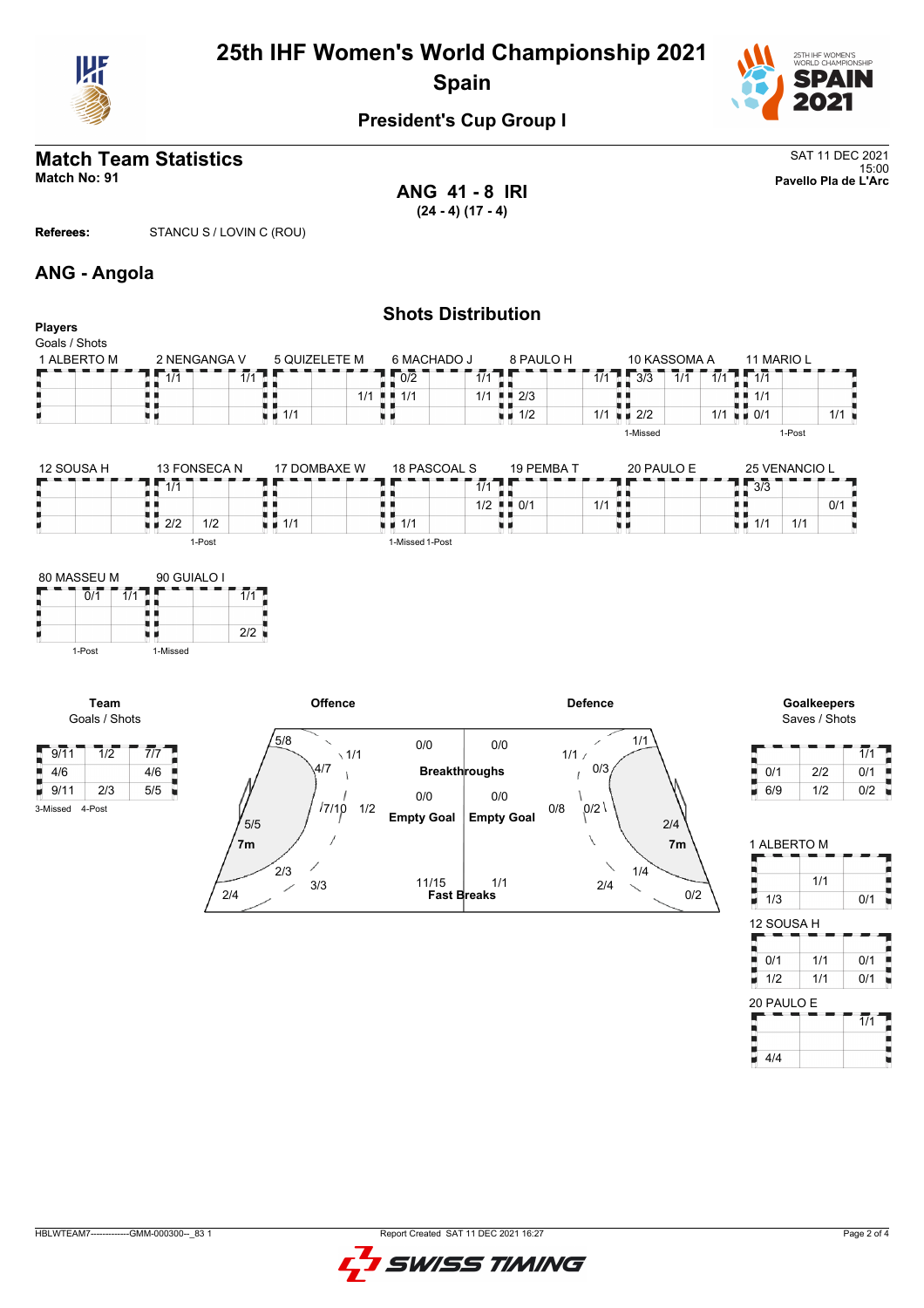



#### **President's Cup Group I**

### **Match Team Statistics** SAT 11 DEC 2021

**ANG 41 - 8 IRI (24 - 4) (17 - 4)**

15:00 **Match No: 91 Pavello Pla de L'Arc**

**Referees:** STANCU S / LOVIN C (ROU)

#### **IRI - Islamic Republic Of Iran**

|                 | <b>Players</b>              |      | <b>Shots</b> |     |      |      |                |           |           |    | <b>Offence</b><br><b>Defence</b> |                |           | <b>Penalties</b> |           |              |  | <b>TP</b> |       |
|-----------------|-----------------------------|------|--------------|-----|------|------|----------------|-----------|-----------|----|----------------------------------|----------------|-----------|------------------|-----------|--------------|--|-----------|-------|
| No.             | Name                        | G/S  | %            | 6m  | Wing | 9m   | 7 <sub>m</sub> | <b>FB</b> | <b>BT</b> | EG | AS                               | <b>TF</b>      | <b>ST</b> | <b>BSI</b>       | <b>YC</b> | 2Min   RC BC |  |           |       |
| 7               | YOUSEFI Maryam              | 0/6  | $\Omega$     |     |      | 0/6  |                |           |           |    |                                  | 11             |           |                  |           |              |  |           | 45:23 |
| 8               | <b>ABBASI Nouriveh</b>      | 1/1  | 100          |     | 1/1  |      |                |           |           |    |                                  |                |           |                  |           |              |  |           | 30:44 |
| 9               | NOROUZI KHORZOUGHO Hadiseh  | 0/1  | $\Omega$     | 0/1 |      |      |                |           |           |    |                                  | 2              |           |                  |           |              |  |           | 8:22  |
| 10              | SHAHSAVARI Atieh            |      |              |     |      |      |                |           |           |    |                                  |                |           |                  |           |              |  |           | 10:37 |
| 11              | <b>ZARE Shima</b>           |      |              |     |      |      |                |           |           |    |                                  | 3              |           |                  |           |              |  |           | 14:10 |
| 12 <sup>2</sup> | KHALILI BEHFAR Fatemeh      |      |              |     |      |      |                |           |           |    |                                  |                |           |                  |           |              |  |           | 54:15 |
| 13              | <b>BAPIRI Shaghayegh</b>    |      |              |     |      |      |                |           |           |    |                                  | $\overline{2}$ |           |                  |           |              |  |           | 13:08 |
| 17              | VATANPARAST TOOTOONSIZ Mina | 3/7  | 43           | 1/3 |      | 1/3  |                | 1/1       |           |    | 1                                | 8              |           |                  |           |              |  |           | 55:54 |
| 18              | <b>BAZRAFKAN Zeinab</b>     |      |              |     |      |      |                |           |           |    |                                  |                |           |                  |           |              |  |           | 5:45  |
| 20              | EIZADGASHT Bahar            |      |              |     |      |      |                |           |           |    |                                  |                |           |                  |           |              |  |           | 39:37 |
| 22              | <b>LAK Haniyeh</b>          |      |              |     |      |      |                |           |           |    |                                  |                |           |                  |           |              |  |           |       |
| 24              | <b>KARIMI Haniyeh</b>       | 0/1  | 0            |     | 0/1  |      |                |           |           |    |                                  | 1              |           |                  |           |              |  |           | 20:10 |
| 26              | <b>BIDADABDEGAH Soona</b>   | 0/1  | $\Omega$     |     |      | 0/1  |                |           |           |    |                                  | 4              |           |                  |           |              |  |           | 26:59 |
| 27              | <b>KIYANIARA Arezou</b>     | 4/11 | 36           | 0/4 | 0/1  | 2/3  | 2/3            |           |           |    |                                  | 3              |           |                  |           |              |  |           | 42:40 |
| 64              | ZENDEHBOUDI Negar           |      |              |     |      |      |                |           |           |    |                                  |                |           |                  |           |              |  |           | 2:53  |
| 78              | <b>GHASEMI Elnaz</b>        | 0/2  | $\mathbf 0$  | 0/1 |      |      | 0/1            |           |           |    |                                  | 5              |           |                  |           |              |  |           | 49:23 |
|                 | Bench/Team                  |      |              |     |      |      |                |           |           |    |                                  |                |           |                  |           |              |  |           |       |
|                 | Totals                      | 8/30 | 27           | 1/9 | 1/3  | 3/13 | 2/4            | 1/1       |           |    | 3                                | 39             |           |                  |           |              |  |           |       |

| <b>Goalkeepers</b> |                             | <b>Total Shots</b> |    | 6m Shots |    | <b>Wing Shots</b> |    | 9m Shots |   | 7m Shots |   | <b>Fast Breaks</b> |    | <b>Breakthroughs</b> |   |
|--------------------|-----------------------------|--------------------|----|----------|----|-------------------|----|----------|---|----------|---|--------------------|----|----------------------|---|
| <b>No</b>          | <b>Name</b>                 | S/S                | %  | S/S      | %  | S/S               | %  | S/S      | % | S/S      | % | S/S                | %  | S/S                  | % |
|                    | 12   KHALILI BEHFAR Fatemeh | 10/43              | 23 | 5/17     | 29 | 3/10              | 30 | 0/4      | r | 0/3      |   | 2/9                | 22 |                      |   |
|                    | 18 BAZRAFKAN Zeinab         | 0/8                |    | 0/1      |    |                   |    | 0/1      |   | 0/2      |   | 0/4                |    |                      |   |
|                    | 22   LAK Haniyeh            |                    |    |          |    |                   |    |          |   |          |   |                    |    |                      |   |
|                    | <b>Totals</b>               | 10/51              | 20 | 5/18     | 28 | 3/10              | 30 | 0/5      |   | 0/5      |   | 2/13               | 15 |                      |   |

| <b>Team Shots</b>      | Goals | <b>Saves</b> | <b>Missed</b> | Post | <b>Blocked</b> | <b>Total</b> | %   |
|------------------------|-------|--------------|---------------|------|----------------|--------------|-----|
| 6m Shots               |       | 6            | 2             |      |                | 9            |     |
| <b>Wing Shots</b>      |       |              |               |      |                | 3            | 33  |
| 9m Shots               | 3     | 2            | 3             |      | 5              | 13           | 23  |
| 7m Shots               | 2     |              |               |      | N/A            | 4            | 50  |
| <b>Fast Breaks</b>     |       |              |               |      |                |              | 100 |
| <b>Breakthroughs</b>   |       |              |               |      |                |              |     |
| <b>Empty Net Goals</b> |       | N/A          |               |      |                |              |     |
| <b>Totals</b>          | 8     | 10           | 5             | ◠    |                | 30           | 27  |

**Number of Attacks:** 66, **Scoring Efficiency:** 12%